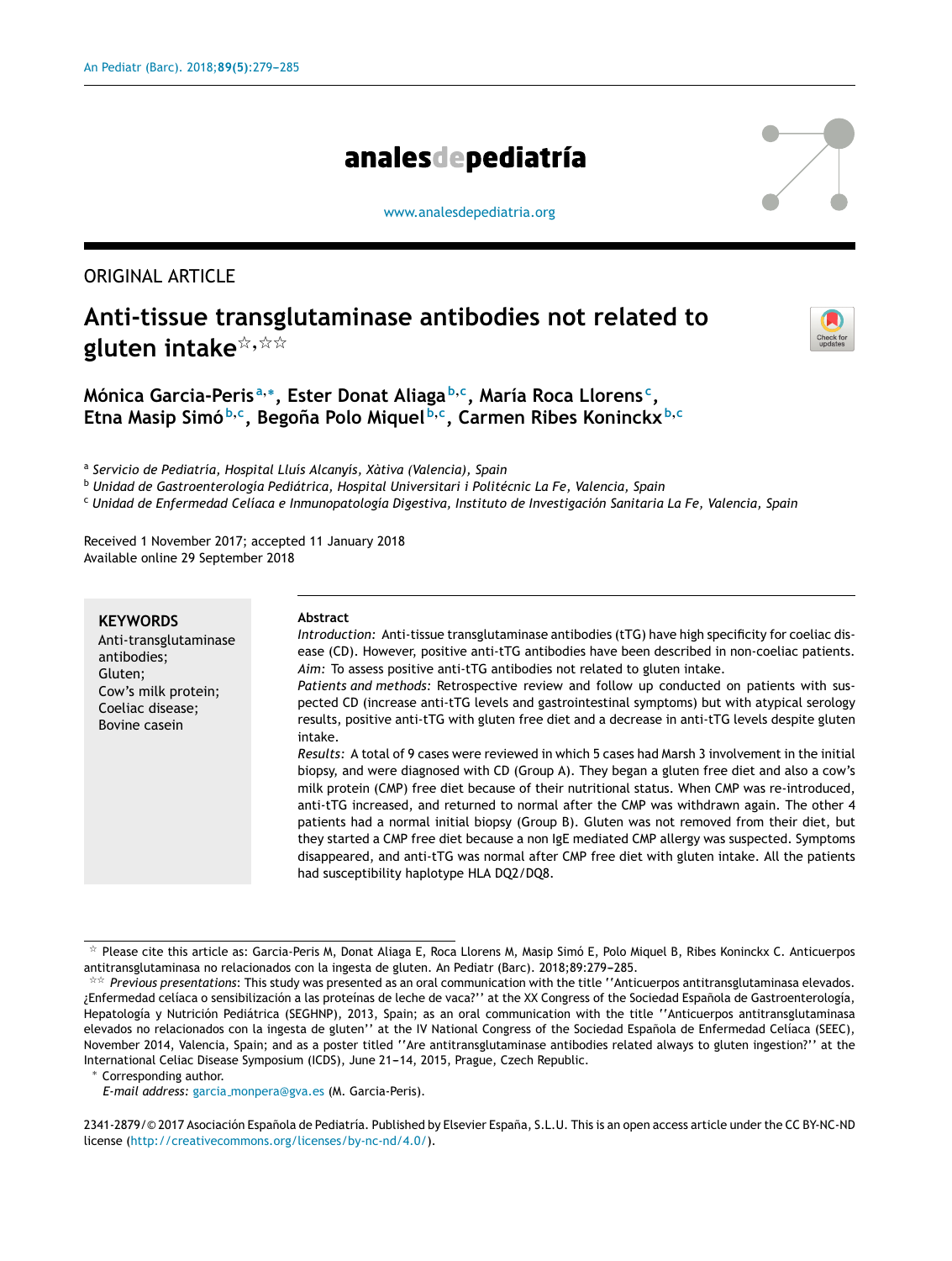*Conclusions:* CMP ingestion after an exclusion diet can induce an increase in anti-tTG in some coeliac subjects. CMP can produce this immune response if there were no gluten transgressions. This response has also been observed in non-IgE mediated CMP allergy patients with the susceptibility haplotype HLA DQ2/DQ8.

© 2017 Asociación Española de Pediatría. Published by Elsevier España, S.L.U. This is an open access article under the CC BY-NC-ND license [\(http://creativecommons.org/licenses/by-nc-nd/](http://creativecommons.org/licenses/by-nc-nd/4.0/) [4.0/\)](http://creativecommons.org/licenses/by-nc-nd/4.0/).

#### **PALABRAS CLAVE**

Anticuerpos antitransglutaminasa; Gluten; Proteínas de leche de vaca; Enfermedad celíaca; Caseína bovina

#### **Anticuerpos antitransglutaminasa no relacionados con la ingesta de gluten**

#### **Resumen**

*Introducción:* Los anticuerpos antitransglutaminasa (ATG) poseen alta especificidad para el diagnóstico de enfermedad celíaca (EC). Sin embargo, se han descrito anticuerpos ATG positivos en pacientes no celíacos.

*Objetivo:* Valorar la presencia de anticuerpos ATG positivos no relacionados con la ingesta de gluten.

*Pacientes y métodos:* Revisión retrospectiva de historias clínicas y seguimiento de pacientes con sospecha de EC y con un comportamiento serológico atípico, es decir, anticuerpos ATG positivos a pesar de una dieta sin gluten y disminución de anticuerpos ATG tomando gluten.

*Resultados:* Se incluyeron 9 casos. De ellos, 5 casos tenían afectación histológica Marsh 3 en la biopsia inicial y diagnóstico de EC (grupo A). Se retiró el gluten de la dieta y se retiraron las proteínas de leche de vaca (PLV) por la afectación nutricional. Al reintroducir las PLV aumentaron los ATG y al retirarlas se volvieron a normalizar. Los otros 4 pacientes presentaban una biopsia inicial normal (grupo B): en estos no se retiró el gluten, pero sí las PLV por sospecha de alergia no IgE mediada. Los síntomas desaparecieron y se normalizaron los ATG al retirar las PLV manteniendo dieta con gluten. Todos presentan el haplotipo de susceptibilidad para EC.

*Conclusiones:* En algunos celíacos, la reintroducción de PLV en la dieta tras un período de exclusión induce un aumento de los anticuerpos ATG IgA. Si se han descartado transgresiones con gluten, las PLV pueden causar esta respuesta inmune. Hemos observado también esta respuesta en pacientes con alergia no IgE, mediada por las PLV, portadores del haplotipo de susceptibilidad HLA DQ2/DQ8.

© 2017 Asociación Española de Pediatría. Publicado por Elsevier España, S.L.U. Este es un artículo Open Access bajo la licencia CC BY-NC-ND ([http://creativecommons.org/licenses/by](http://creativecommons.org/licenses/by-nc-nd/4.0/)[nc-nd/4.0/\)](http://creativecommons.org/licenses/by-nc-nd/4.0/).

## **Introduction**

Anti-tissue transglutaminase (tTG) antibodies are highly specific for diagnosis of coeliac disease  $(CD)$ .<sup>[1,2](#page-5-0)</sup> In fact, thanks to improvements in serological methods for the detection of these markers, and according to the new diagnostic criteria of the European Society for Paediatric Gastroenterology, Hepatology and Nutrition (ESPGHAN) of 2012, it may even be possible to omit performing an intestinal biopsy to diagnose CD under certain circumstances.[3](#page-5-0)

However, despite the high specificity of anti-tTG antibodies for CD, there have been reports of the presence of these antibodies in patients without CD. The pathogenic mechanisms by which these antibodies are produced are not fully known, but they seem to differ between individuals with CD and individuals without. One of the possible mechanisms proposed is a ''hapten-carrier model'' by which gliadin would complex with transglutaminase in the intestinal mucosa, forming aggregates of macromolecules that would lead to synthesis of anti-tTG antibodies after being processed by B cells. These B cells with antibodies specific for tTG are likely to be present in all individuals, but are dependent on T cell help to start secreting immunoglobulin.<sup>[4](#page-5-0)</sup> Another hypothesis is that the production of transglutaminase is upregulated in areas of inflammation and could generate new antigenic epitopes by crosslinking or through deamidation of native proteins or proteins from exogenous sources, such as viruses, bacteria or food.<sup>[5](#page-5-0)</sup>

There have been reports of transient anti-tTG antibody elevation in some autoimmune diseases and in patients with in[f](#page-5-0)lammatory bowel disease. $^6$  $^6$  Di Tola et al.<sup>7</sup> found elevation of anti-tTG antibodies in more than 50% of the patients with inflammatory bowel disease in their study, all of who had negative results in the anti-endomysial antibody (EMA) test and low titres of anti-tTG antibodies compared to patients with CD; furthermore, they found an association between antibody titres and disease activity.

On the other hand, certain infectious agents can play a role in the production of anti-tTG antibodies. In a prospective study, Ferrara et al. $8$  found evidence of transient anti-tTG production in the context of infectious disease (Epstein-Barr virus and coxsackievirus infection) in patients with and without CD. The production of anti-tTG antibodies would reflect an immunologic process triggered by the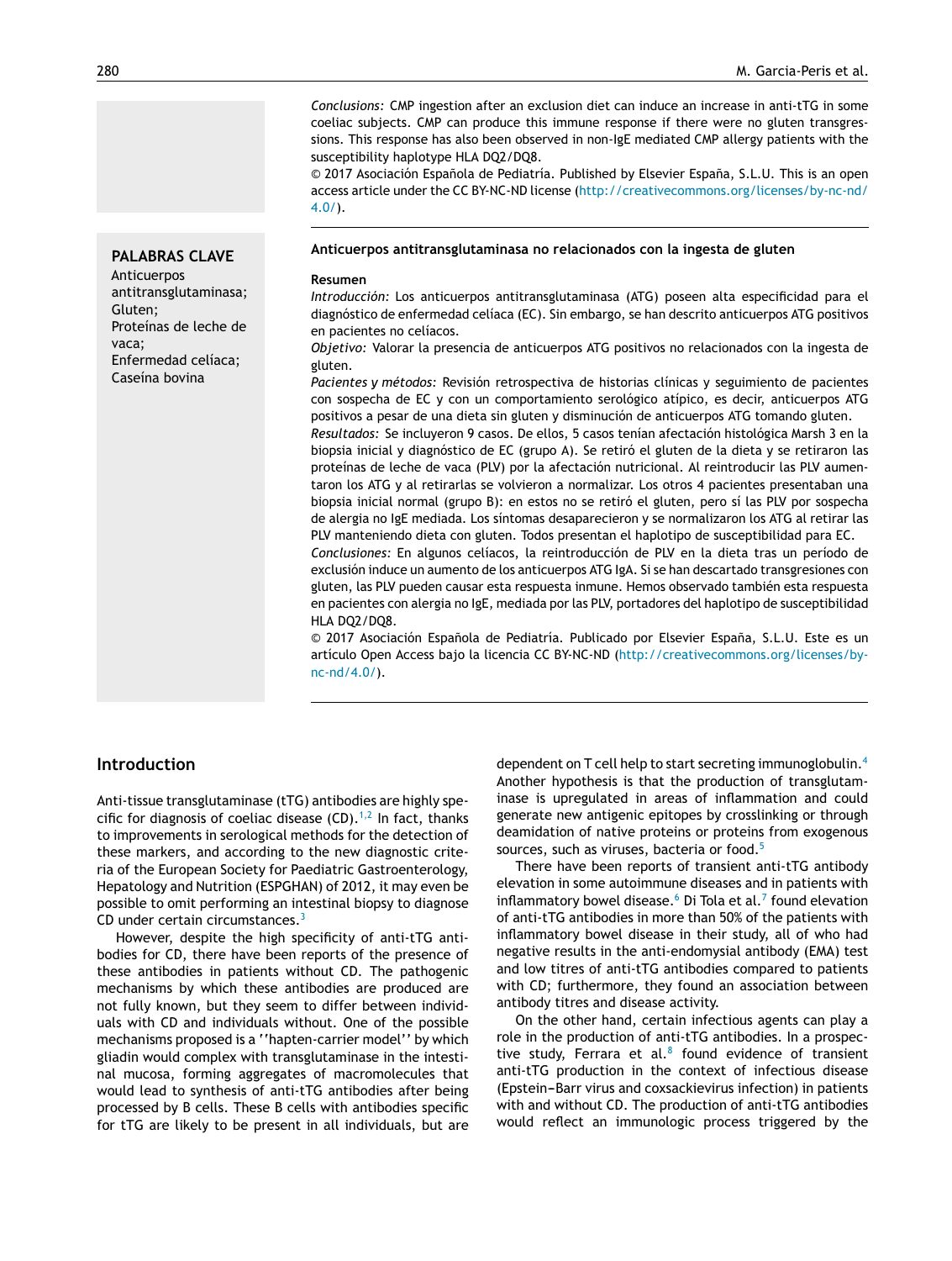overexpression of autoantigens or viral infection. None of the patients with a positive anti-tTG antibody test result had positive results for EMA, which supports the hypothesis that the immunologic mechanisms underlying anti-tTA antibody production are different in individuals with CD compared to those without.

Lastly, there is evidence in the literature that some dietary proteins, such as cow's milk protein (CMP), can cause gastrointestinal symptoms in some patients with CD. Bovine proteins can induce an inflammatory response in the mucosa of coeliac patients. This sensitivity to casein in patients with CD seems to be mediated by the innate immune response.<sup>[9](#page-6-0)</sup> These symptoms cannot be attributed to the presence of gluten in cow's milk, as gluten has not been detected in the milk of cows fed wheat.<sup>[10](#page-6-0)</sup> Instead, it seems that this response is due to the presence of epitopes shared by gliadins and bovine caseins that are recognised by immunoglobulin A (IgA) anti-gliadin antibodies (AGA).  $11,12$ Casein has also been identified as a potential trigger in other autoimmune disorders.<sup>[13](#page-6-0)</sup>

The aim of our study was to assess the presence of a positive anti-tTG antibody level not associated with gluten intake in a group of patients in followup for suspected CD.

## **Patients and methods**

We conducted a retrospective observational study by reviewing the cases of all patients managed in the outpatient clinics of our hospital between 2002 and 2010 in whom CD was initially suspected but whose serological patterns were atypical during the followup, that is, in whom changes in the levels of anti-tTG antibodies were not associated with gluten intake.

The inclusion criteria were having presented with elevation of anti-tTG or anti-gliadin IgA antibodies at the beginning of followup and having undergone an intestinal biopsy. We excluded patients in whom the antibody elevation had a demonstrated infectious aetiology and patients that did not undergo genetic testing. Group A included patients with characteristic histologic features in the intestinal biopsy in whom CD was diagnosed based on the EPSGHAN 1990 criteria. In this group, the serologic pattern was considered atypical in case of elevation of antitTG antibodies despite a gluten-free diet. Group B included patients with a normal intestinal biopsy who were placed on a CMP-free diet for diagnostic purposes due to suspicion of non-IgE-mediated CMP allergy. The diagnosis of CMP allergy was clinical and based on improvement of symptoms after exclusion of CMP and subsequent recurrence on a challenge test; the radioallergoabsorbent test (RAST) for cow's milk allergy was negative in all patients in whom it was requested. In this group, the serologic pattern was considered atypical in case the levels of anti-tTG antibodies decreased with the exclusion of CMP from the diet, despite not excluding gluten.

Anti-tTG IgA antibodies were measured using an automated fluorescence enzyme immunoassay method (EliA CeliKey, Phadia-Thermo Fisher; interpretation: negative  $\le$ 7 U, positive >10 U). We defined a strong positive result  $(++)$ as a titre greater than 10 times the upper limit of normal (>100 U) and a weak positive result (+) as a positive result with a titre of less than 10 times the upper limit of normal (>7 U and >100 U). Anti-gliadin IgA antibodies were measured by means of an in-house ELISA method. The reference range, expressed in arbitrary units (AU), was less than 0.3 AU in children and less than  $0.6$  AU in adults.<sup>[14](#page-6-0)</sup>

Anti-deamidated gliadin peptide antibodies were measured using an automated fluorescence enzyme immunoassay method (EliA AGP Phadia-Thermo Fisher; interpretation: negative <7 U, positive >10 U). The presence of EMA IgA antibodies was assessed by indirect immunofluorescence using sections of monkey oesophagus as substrate (Biosystems). Each test included a positive and a negative control. The serum was diluted 1:5 and incubated for 30 min in a dark humid chamber, followed by incubation with FITCconjugated anti-human IgA diluted to 1:20 for 30 min. The sections were mounted in slides for performance of blinded fluorescence microscopy examination (Motic Trinocular BA400 fitted with a Motic FITC FLUO 3 filter cube).

Human leucocyte antigen (HLA) typing was performed by polymerase chase reaction for detection of DRB1, DQA1 or DQB1 alleles.

Histological findings were categorised according to the Marsh classification modified by Oberhuber.<sup>[15](#page-6-0)</sup> To detect subepithelial deposits of anti-tTG IgA,  $5\,\mu$ m sections were prepared from intestinal biopsy specimens, frozen fresh, mounted on SuperFrost slides, and incubated (15 min, humid chamber, room temperature) sequentially with: mouse monoclonal anti-transglutaminase 2 antibody (1:200 dilution), TRITC-conjugated rabbit anti-mouse immunoglobulin antibody (1:120 dilution) and FITC-conjugated anti-human IgA polyclonal rabbit antibody (1:40 dilution). This was followed by a blinded fluorescence microscopy examination with use of image overlay software (Motic Images Plus 2.0).

We made a retrospective review of the health records of these patients, retrieving data on the age at diagnosis, symptoms, anti-tTG antibody levels, HLA type, histologic features based on the Marsh-Oberhuber classification and changes in symptoms and levels of anti-tTG, AGA and EMA IgA antibodies based on the presence of gluten or CMP in the diet. We also retrieved data recorded during the followup to analyse changes in these parameters and attempt a definitive diagnosis.

The study protocol was approved by the Ethics Committee of the Hospital Universitari i Politècnic La Fe (Valencia).

We have expressed qualitative variables as absolute frequencies (*n*) and percentages, and summarised qualitative variables as median and interquartile range (IQR,  $25<sup>th</sup>-75<sup>th</sup>$ percentile). We used the software SPSS® 21.0 to analyse the data.

## **Results**

Of the 629 patients assessed for suspected CD in the  $2002-2010$  period, 11 (1.7%) exhibited an atypical serologic pattern. We excluded 2 of these patients due to confirmation of an infectious aetiology (*Giardia lamblia* and *Campylobacter jejuni*). Intestinal infection was ruled out in the 9 remaining patients (1.4%). The median duration of followup was 10 years (IQR, 8-12.5).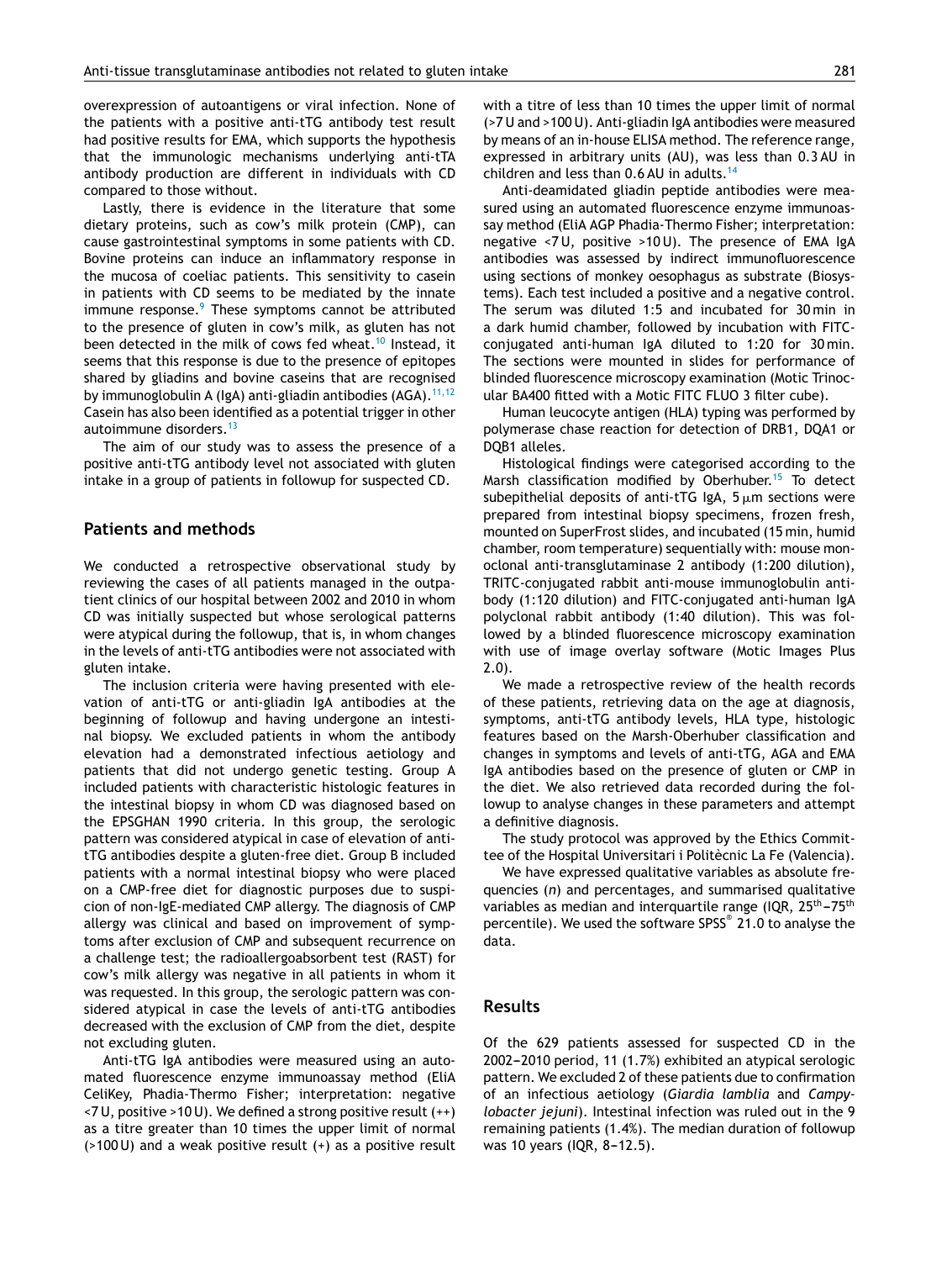| <b>Table 1</b> Characteristics of the patients with an atypical |
|-----------------------------------------------------------------|
| serologic pattern and without an infectious aetiology.          |

|                                                       | Group A                         | Group B                 |
|-------------------------------------------------------|---------------------------------|-------------------------|
| n                                                     | 5                               | 4                       |
| Age at diagnosis (months)<br>Median<br><b>IOR</b>     | 15<br>14.5; 19.5                | 20.5<br>18.5; 29.5      |
| 1 <sup>st</sup> intestinal biopsy<br><b>Treatment</b> | Marsh 3<br><b>GFD and CMPFD</b> | Marsh 0<br><b>CMPFD</b> |

Group A: patients with abnormal histology in the first intestinal biopsy and a diagnosis of coeliac disease.

Group B: patients with normal findings in the intestinal biopsy and suspected non-IgE-mediated cow's milk protein allergy. CMPFD, cow's milk protein-free diet; GFD, gluten-free diet; IQR, interquartile range.

We classified the patients into 2 groups. Group A included 5 patients with Marsh type 3 lesions in the initial biopsy that received a diagnosis of CD; a gluten-free diet was prescribed to these patients at the time of diagnosis. Group B included the remaining 4 patients, who had normal results in the initial biopsy and unremarkable histologic features, these patients were not asked to eliminate gluten from their diet.

A CMP-free diet was prescribed in both groups of patients for different reasons. In Group A, the reason for the diet was that the patients exhibited nutritional problems during the diagnostic evaluation of an intestinal malabsorption syndrome, and in group B the reason was suspicion that the cause of the gastrointestinal symptoms was a non-IgEmediated allergy (Table 1).

In group A, once the results of the intestinal biopsy became available and CD was diagnosed, gluten was excluded from the diet. The patients exhibited a decrease in anti-tTG antibody levels. Subsequently, once the nutritional status of these patients had improved, CMP was reintroduced in the diet, and there was an associated increase in the levels of anti-tTG antibodies that had previously become negative, while the levels of EMA antibodies were negative (Fig. 1A). Of these patients, one had diarrhoea and the rest were asymptomatic. The results were confirmed in all of these patients on retesting of different specimens after ruling out non-adherence to the gluten-free diet (dietary interview and negative AGA antibody levels). After excluding CMP from the diet again, serologic markers returned to normal. After a second challenge with cow's milk, patient 3 continued to have negative anti-tTG results, while patients 1, 2 and 4 had positive results again. Patient 5 is still undergoing evaluation. In 3 out of the 5 patients in this group, CD was confirmed with a gluten challenge (patients 1, 2 and 3). Of the 2 remaining patients, 1 refused to undergo the gluten challenge (patient 4), and patient 5 is undergoing the gluten challenge at the time of this writing. In patients 1 and 2, sensitisation to bovine proteins persisted at 12 and 8 years of followup, respectively ([Table](#page-4-0) 2). Patient 4 consumes CMP and her anti-tTG antibody levels continue to be negative, so her sensitivity to CMP resolved within 5 years.

In group B, removal of CMP from the diet was followed by resolution of symptoms, with anti-tTG and EMA antibody values becoming negative ( $Fig. 1B$ ). In 2 of these patients (6 and 7), serologic markers remained negative and symptoms did not recur on reintroduction of CMP in the diet. On the other hand, the other 2 patients (8 and 9) experienced a recurrence of symptoms and elevation of anti-tTG



**Figure 1** Changes in the levels of anti-tTG antibodies in 4 of the patients based on the presence of gluten and cow's milk protein in the diet.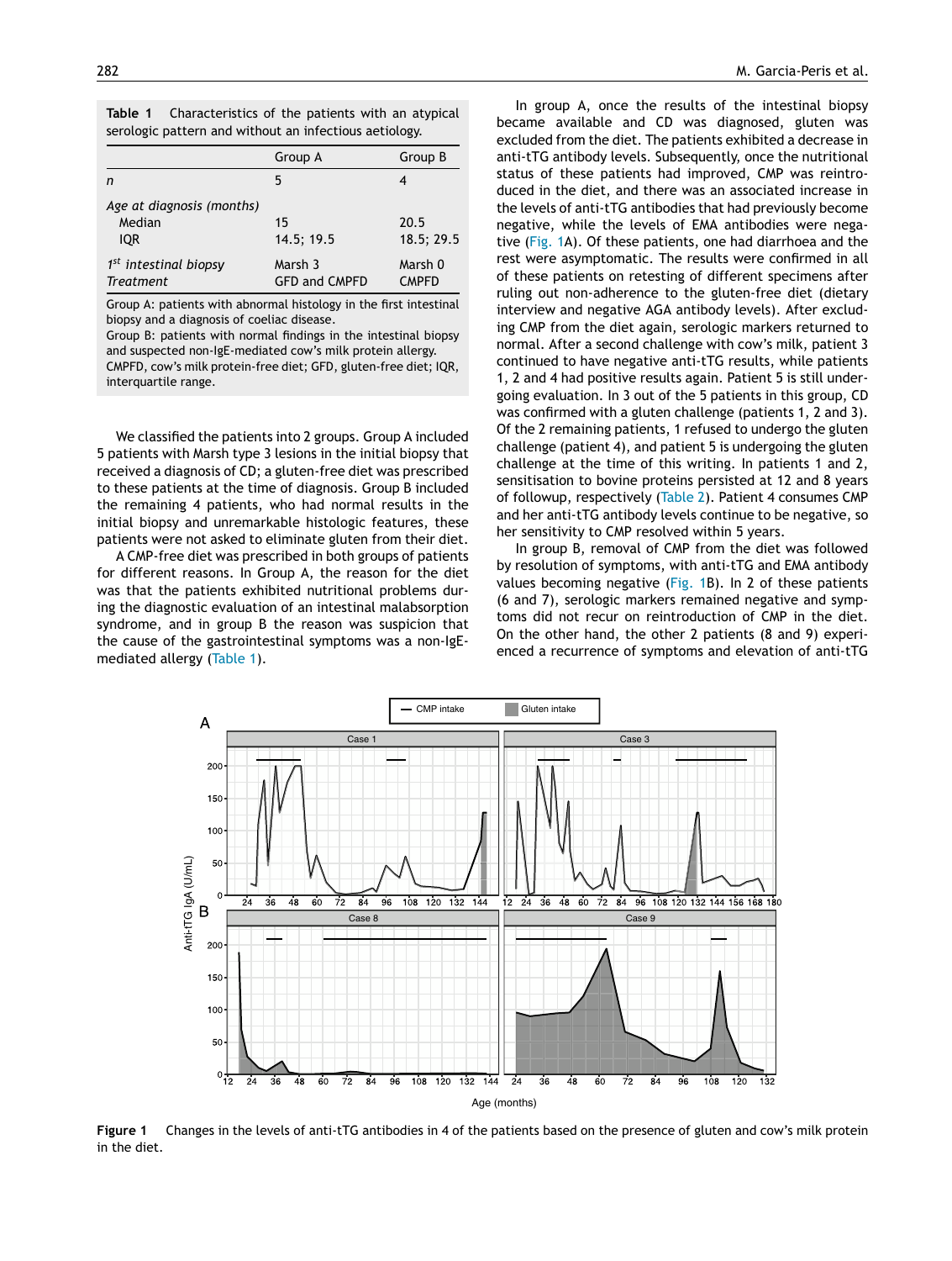| I<br>I<br>$\sim$<br>$\sim$ |
|----------------------------|
|                            |

<span id="page-4-0"></span>**Table 2** Group A: patients with abnormal histology in the initial intestinal biopsy.

| Patient Age    | (months) | Presentation | Serologic<br>markers       | <b>HLA</b>      | 1 <sup>st</sup> intestinal Gluten<br>biopsy | challenge                      | <b>Diagnosis</b>                         | Duration of<br>followup<br>(years) |
|----------------|----------|--------------|----------------------------|-----------------|---------------------------------------------|--------------------------------|------------------------------------------|------------------------------------|
| $\mathbf{1}$   | 20       | <b>MS</b>    | $AGA+$                     | DQ <sub>2</sub> | Marsh 3B                                    | Positive;<br>Marsh 3A          | CD and sensitisation<br>to CMP           | 14                                 |
| $\overline{2}$ | 15       | <b>MS</b>    | $AGA+$<br>$atTG++$<br>EMA+ | DQ2/DQ2         | Marsh 3B                                    | Positive                       | CD and sensitisation<br>to CMP           | 10                                 |
| 3              | 19       | <b>MS</b>    | $AGA+$<br>$atTG++$<br>EMA+ | DQ <sub>2</sub> | Marsh 3B                                    | Symptoms<br>after<br>challenge | CD and transient<br>sensitisation to CMP | 13                                 |
| $\overline{4}$ | 14       | Weight loss  | $AGA+$<br>$atTG++$<br>EMA+ | DQ <sub>2</sub> | Marsh 3C                                    | Refused                        | CD and transient<br>sensitisation to CMP | 8                                  |
| 5              | 15       | <b>MS</b>    | $atTG+$                    | DQ <sub>2</sub> | Marsh 3C                                    | Undergoing                     | Pending                                  | 8                                  |

AGA, anti-gliadin IgA antibodies; atTG, anti-transglutaminase IgA antibodies; CD, coeliac disease; CMP, cow's milk protein; EMA, antiendomysial IgA antibodies; HLA: human leucocyte antigen; MS, malabsorption syndrome.

**Table 3** Group B: patients with a normal intestinal biopsy and suspected non-IgE-mediated cow's milk protein allergy.

| Patient        | Age<br>(months) | Presentation         | Serologic<br>markers           | <b>HLA</b>      | 1 <sup>st</sup> intestinal<br>biopsy | 2 <sub>nd</sub><br>intestinal<br>biopsy | <b>Diagnosis</b>                                  | Duration of<br>followup<br>(years) |
|----------------|-----------------|----------------------|--------------------------------|-----------------|--------------------------------------|-----------------------------------------|---------------------------------------------------|------------------------------------|
| 6              | 21              | Weight loss          | atTG+<br>$AGA -$               | DQ2/DQ2         | No specimen                          |                                         | Transient sensitisation to<br><b>CMP</b>          | 9                                  |
| $\overline{7}$ | 32              | Chronic<br>diarrhoea | $atTG+$<br>$AGA+$<br>$EMA-$    | DQ <sub>2</sub> | Normal                               |                                         | Transient sensitisation to<br><b>CMP</b>          | 6                                  |
| 8              | 18              | <b>MS</b>            | $atTG++$<br>$AGA+$<br>EMA+     | DQ <sub>2</sub> | Normal                               |                                         | Transient sensitisation to 12<br><b>CMP</b>       |                                    |
| 9              | 20              | <b>MS</b>            | $atTG++$<br>$AGA -$<br>$EMA -$ | DQ <sub>2</sub> | Normal                               | Marsh 3 B;<br>IgA deposits              | Enteropathy susceptible<br>to CMP vs potential CD | 12                                 |

AGA, anti-gliadin IgA antibodies; atTG, anti-transglutaminase IgA antibodies; CD, coeliac disease; CMP, cow's milk protein; EMA, antiendomysial IgA antibodies; HLA: human leucocyte antigen; MS, malabsorption syndrome.

antibodies on reintroduction of CMP. Patient 8 underwent a second CMP challenge a year later, remaining asymptomatic and with negative anti-tTG antibody levels. Patient 9 underwent a second CMP challenge following the same procedure, after which testing showed iron deficiency and positive antitTG and EMA values. This led to performance of an intestinal biopsy that revealed Marsh 3 B lesions and subepithelial deposits of anti-tTG IgA in the intestinal mucosa. Despite these findings, CMP was removed from the diet again, with normalisation of anti-tTG and EMA values. The patient is currently scheduled for an intestinal biopsy to rule out latent CD (Table 3).

### **Discussion**

In the sample under study, we found that anti-tTG antibody elevation occurred as part of an immune response to dietary proteins other than gluten both in coeliac patients (group A) and patients without CD (group B).

In the patients with CD, this elevation of anti-tTG antibodies coincided with the reintroduction of CMP in the diet. Having ruled out gluten intake as the cause for this elevation by asking patients about their adherence to the gluten-free diet in successive visits, the elevation persisted in association with negative levels of AGA antibodies. At present, recently introduced methods for detection of gluten pep-tides in stool would allow us to confirm dietary compliance.<sup>[16](#page-6-0)</sup>

When patients returned to the bovine milk-free diet, the anti-tTG antibody levels became negative again. This finding supports our hypothesis that CMP can trigger this immune response, as has been previously described in the literature. Cabrera-Chávez et al. presented a hypothesis of how certain epitopes in CMP could trigger symptoms in patients with CD. The high homology of some peptides in the  $\alpha$  and ß chains of bovine caseins with gluten peptides could explain this IgA immunoreactivity.<sup>[11,12](#page-6-0)</sup>

This response was transient in 2 of the 5 patients with CD, patients 3 and 4. However, it has persisted to date in another 2, patients 1 and 2, currently aged 12 and 8 years,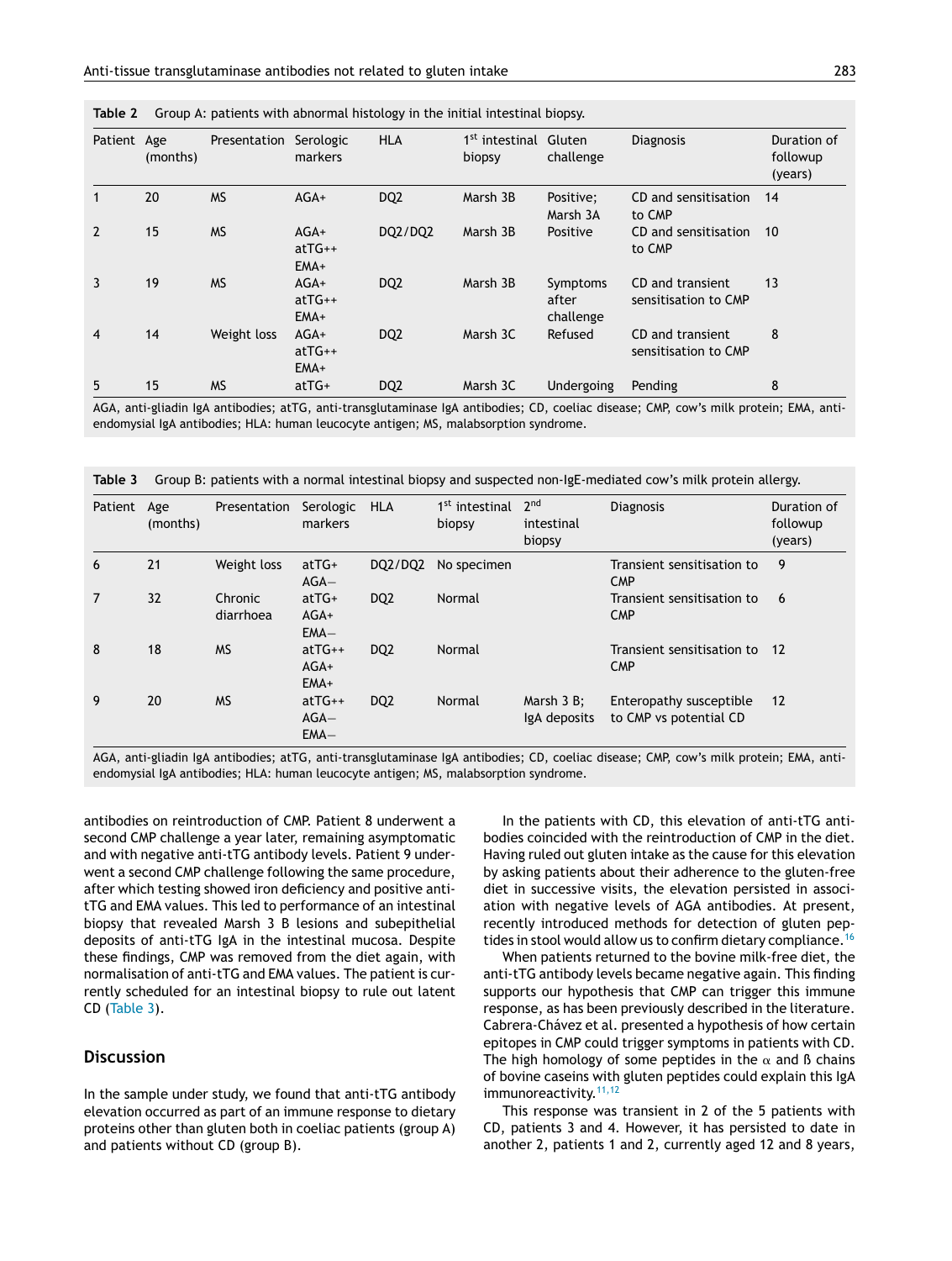<span id="page-5-0"></span>respectively, who have been on a gluten-free diet from the time of diagnosis. In untreated patients with CD, this response could be explained by the increased passage of macromolecules through the intestinal barrier. However, in patients with CD under a gluten-free diet with a healthy intestinal mucosa, it is not clear whether this could be due to the persistence of increased intestinal permeability or to other proinflammatory factors.<sup>7</sup>

All patients with CD in whom this response was observed had been following a CMP-free diet, which could have been the cause of the subsequent reactivity. Furthermore, they were all aged 2 years or less, an age band in which there is increased reactivity to dietary antigens.<sup>[17,18](#page-6-0)</sup> Thus, we should consider whether a CMP-free diet should be avoided in patients in whom CD is strongly suspected.

The atypical serologic pattern in patients in group B could be due to different mechanisms, as there was no evidence that they had CD, although they all had HLA types associated with a higher risk of CD. As described in the literature, some infectious agents can also trigger this immune response, resulting in elevation of anti-tTG antibodies in patients without CD.<sup>8</sup> However, we did not find any reference in the literature of dietary bovine proteins as a potential trigger of anti-tTG antibody elevation in non-coeliac patients, as was the case of the patients in group B of our study. All of these patients were carriers of HLA-DQ2 or DQ8. Could casein have a similar role to that of gliadin in patients with CD, only not damaging the intestinal mucosa? As we noted above, an immune response to casein may be involved in the pathogenesis of some autoimmune disorders, such as Behçet disease, through modulation of  $T$  cells and macrophages.<sup>[13](#page-6-0)</sup>

In 80% of our sample, this response was transient. However, the response persisted in patient 9, with eventual damage to the intestinal mucosa including evidence of IgA deposits, so that latent CD cannot be ruled out.

In addition to elevation of anti-tTG antibody levels, patient 8 had positive AGA and EMA values that subsequently resolved, with no histologic evidence of CD and permanent serologic normalisation with a diet from which gluten was not excluded. Patient 7 also had transient positive AGA values. This could be explained by the increased intestinal permeability exhibited by children with inflammation secondary to infection or food allergies. In these patients, the process that triggered the development of a non-IgE-mediated allergy to CMP was probably an infectious gastroenteritis, as both patients had previously been consuming CMP without problems and the intolerance appeared at 32 and 18 months. The infection itself may have also been the cause of the elevation of these markers, as has been described previously.<sup>[19](#page-6-0)</sup>

Adherence to a strict CMP-free diet is challenging in today's society, possibly more so than adherence to a glutenfree diet. The labelling of food products is confusing. Cow's milk protein may be present in all types of foods in the form of various additives that have obscure names. Thus, it would be useful to know of a marker that could help determine whether this immune response could be due to CMP in coeliac patients in whom non-adherence to the gluten-free diet has been ruled out, before adding more restrictions to the diet. On the other hand, since this seems to be an IgA-mediated response, one would expect these patients to have higher levels of casein-specific IgA. The published evidence on this subject shows that IgG and IgA antibodies to bovine proteins are more elevated in patients with untreated CD compared to patients with CD following a gluten-free diet and with a healed mucosa, who exhibit lower antibody levels, $17$  although further research is needed to confirm this association.

The sample in our study was small, as we only included patients that had undergone an intestinal biopsy managed at a single hospital. However, the long duration of followup allowed us to detect this atypical pattern.

In our experience, in some patients with CD, reintroduction of CMP in the diet after a period of exclusion induced an increase in anti-tTG IgA antibody levels, which was asymptomatic in most cases. We believe that once nonadherence to the gluten-free diet has been ruled out, CMP should be considered as a potential trigger of this immune response. We also found this response in patients with non-IgE-mediated allergy to CMP that were HLA-DQ2/DQ8 carriers.

In conclusion, anti-tTG antibodies may be found in patients with diseases other than CD, and it is important that clinicians consider the potential role of food antigens, especially CMP, in these cases.

## **Conflicts of interest**

The authors have no conflicts of interest to declare.

## **Acknowledgments**

We thank the Biostatistics Unit of the Instituto de Investigación Sanitaria La Fe.

#### **References**

- 1. Clemente MG, Musu MP, Frau F, Lucia C, De Virgiliis S. Antitissue transglutaminase antibodies outside celiac disease. J Pediatr Gastroentrol Nutr. 2002;34:31-4.
- 2. Giersiepen K, Lelgemann M, Stuhldreher N, Ronfani L, Husby S, Koletzko S, et al. Accuracy of diagnostic antibody tests for coeliac disease in children: summary of an evidence report. J Pediatr Gastrenterol Nutr. 2012;54:229-41.
- 3. Husby S, Koletzko S, Korponay-Szabó IR, Mearin ML, Philips A, Shamir R, et al. European Society for Pediatric Gastroenterology, Hepatology and Nutrition Guidelines for the diagnosis of coeliac disease. J Pediatr Gastroenterol Nutr. 2012;54:136-60.
- 4. Sollid L, Molberg O, McAdam S, Lundin KEA. Autoantibodies en coeliac disease: tissue transglutmainase-guilt by association? Gut. 1997:41:851-2.
- 5. Ciccocioppo R, Di Sabatino A, Ara C, Biagi F, Perilli M, Amicosante G, et al. Gliadin and tissue transglutaminase complexes in normal and coeliac duodenal mucosa. Clin Exp Immunol. 2003;134:216-45.
- 6. Quirós Espigares N, Rubio Santiago J, Rodríguez Borrero S, Ortiz Tardío J. Enfermedad de Crohn con marcadores serológicos de enfermedad celíaca positivos. An Pediatr (Barc). 2012;77:283-91.
- 7. Di Tola M, Sabbatella L, Anania MC, Viscido A, Caprilli R, Pica R, et al. Anti-tissue transglutaminase antibodies in inflammatory bowel disease: new evidence. Clin Chem Lab Med. 2004:42:1092-7.
- 8. Ferrara F, Quaglia S, Caputo I, Esposito C, Lepretti M, Pastore S, et al. Anti-transglutaminase antibodies in non-coeliac